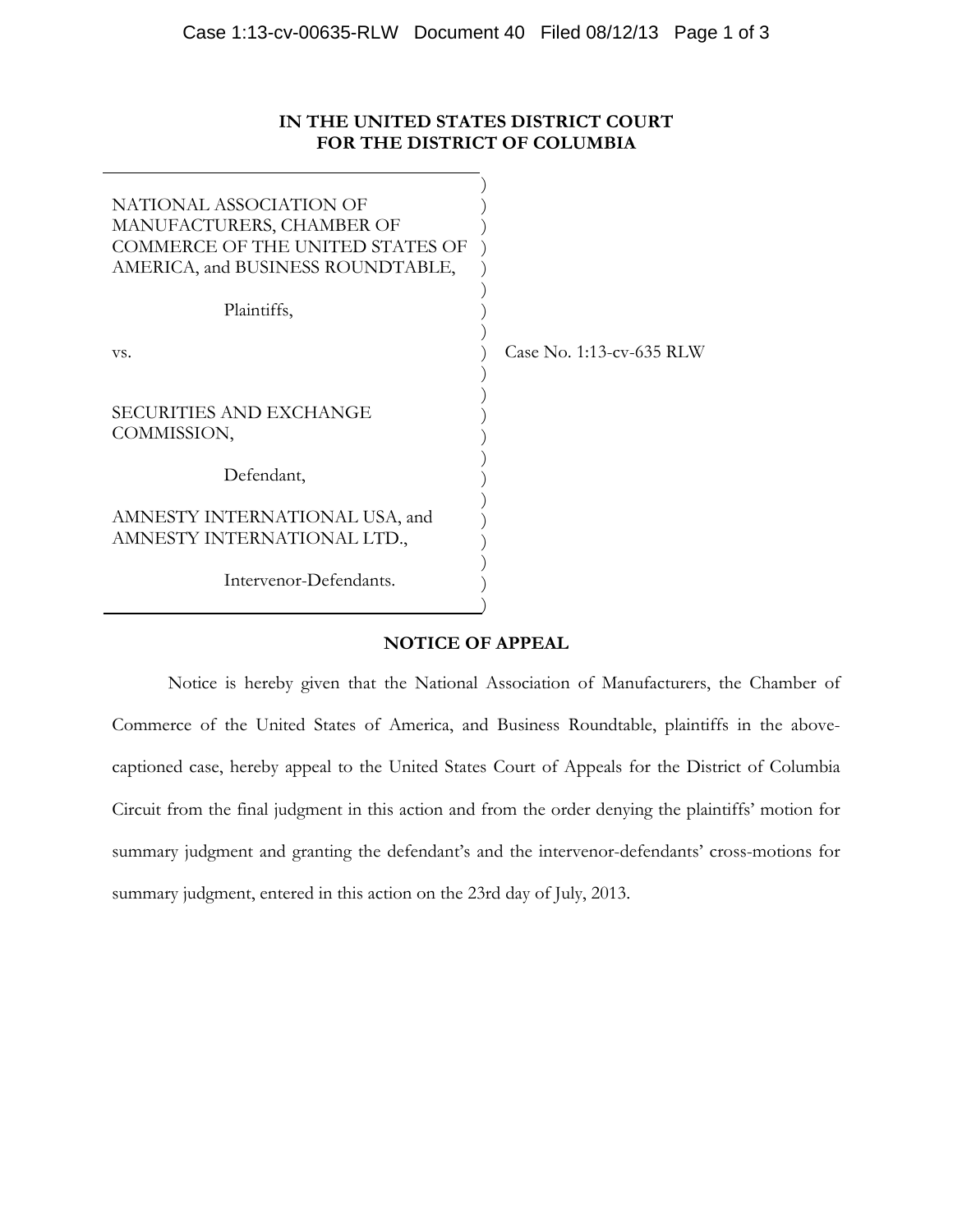Respectfully submitted,

Dated: August 12, 2013

s/ Peter D. Keisler

Peter D. Keisler, Bar No. 417204 *Counsel of Record*  Jonathan F. Cohn, Bar No. 476551 Sidley Austin LLP 1501 K St., NW Washington, DC 20005 202.736.8027 *Counsel for Plaintiffs the National Association of Manufacturers, Chamber of Commerce of the United States of America, and Business Roundtable* 

*Of Counsel*: Rachel L. Brand Steven P. Lehotsky National Chamber Litigation Center, Inc. 1615 H St., NW Washington, DC 20062 202.463.5337 *Counsel for Plaintiff the Chamber of Commerce of the United States of America* 

*Of Counsel:*  Quentin Riegel National Association of Manufacturers 733 10th St., NW Suite 700 Washington, DC 20001 202.637.3000 *Counsel for Plaintiff the National Association of Manufacturers* 

*Of Counsel:*  Maria Ghazal Business Roundtable 300 New Jersey Ave., NW Suite 800 Washington, DC 20001 202.496.3268 *Counsel for Plaintiff Business Roundtable*